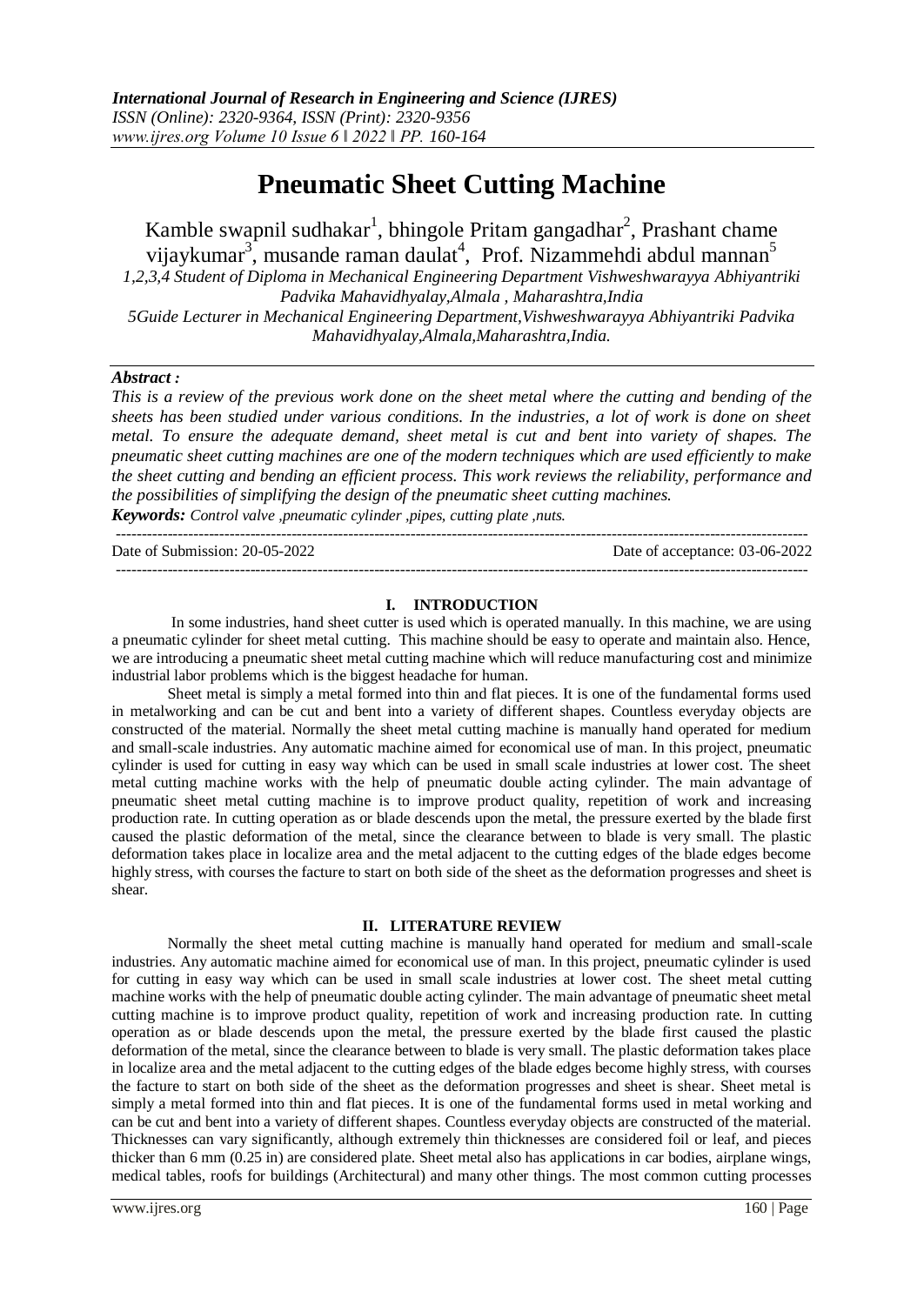are performed by applying a shear force, and are therefore sometimes referred to as shearing processes. Cutting processes are those in which a piece of sheet metal is separated by applying a great enough force to cause the material to fail. When a great enough shearing force is applied, the shear stress in the material will exceed the ultimate shear strength and the material will fail and separate at the cut location. The reason for using pneumatics, or any other type of energy transmission on a machine, is to perform work. The accomplishment of work requires the application of kinetic energy to a resisting object resulting in the object moving through a distance. In a pneumatic system, energy is stored in a potential state under the form of compressed air. Working energy (kinetic energy and pressure) results in a pneumatic system when the compressed air is allowed to expand. Metal in the form of sheets is paramount in the manufacturing industry. Its applications are countless. But metal in the form of sheets cannot be directly used, operations like cutting, punching, blanking, bending, trimming, etc. are needed to be carried out on the metal sheets in order to fully utilize them. For these operations, most large-scale manufacturing industries use hydraulically operated machines. But since hydraulic machines are not cost-effective, most small and medium scale industries use hand-operated machines for carrying out sheet metal operation. The problem with hand-operated machines is that they are slow and cannot be automated. This is where the concept of pneumatics will prove itself advantageous. We are developing a pneumatically operated cutting machine which will use the help of compressed air to drive a shearing blade, to carry out the operations on a metallic sheet. Hydraulic machines are also available for sheet metal cutting. But this method is used for only heavy metal cutting and its cost is very high. We are using a pneumatic system for sheet metal cutting in an easy way. It is operated by a pneumatic hand lever of two ways control valve. Control valve is operated by a compressor. In shearing or cutting operation as or blade descends upon the metal, the pressure exerted by the blade first cause the plastic deformation of the metal. Since the clearance between the two blades is very small, the plastic deformation takes place in a localized area and the metal adjacent to the cutting edges of the blade edges becomes highly stressed, which causes the fracture to start on both sides of the sheet as the deformation progresses and the sheet is sheared.

## **1.PNEUMATIC SYSTEM**

The subject of pneumatics might probably be termed as compressible fluid mechanics. It deals with the use of pressurized gas as a source of power. The pressure energy of gas is directly converted into force to do the required work with high efficiencies of conversion.

The pneumatic cylinder utilizes a low-pressure fluid. It has the advantage that cylinder construction can be simplified reducing cost. It can be used for high-speed operations. Pneumatics is widely associated with lowcost automation. It generally offers the lowest initial and operating cost and simple, flexible control systems. Though pneumatic system is the study properties of air other gases, we are concerned with the study of air.

## **1.1 CHARACTERISTICS OF COMPRESSED AIR:**

The greatest advantage of pneumatic system is the availability of working medium free of cost and it plentiful. Compressed air can also be transported easily and can be easily stored in a reservoir.

Another notable advantage is the insensitiveness of compressed air to temperature fluctuations. It ensures reliable operation even under extreme conditions of temperature. Compressed air offers no risk of explosion; hence no expensive protection cost is required. Compressed air is a very fast working medium where speed and force are infinitely variable.

## **1.2 CHARACTERISTICS OF PNEUMATICS:**

## **1.2.1Compressibility**

A pneumatic fluid is compressible. Compressibility plays a major role in the actuation of piston, i.e., opening a valve does not move the piston immediately, rather sufficient fluid must flow into the volume to increase the pressure until the force overcomes that on the other side.

Compressibility is the energy storage of a fluid. As it is possible to store compressed fluids and transport them, pneumatics has the advantage of transportability. Another advantage of the energy storage capacity is the small compressor charging a tank can supply a system having high peak loads but small average loads.

## 2.Leakage Sealing Problems

Several methods are used to minimize leakage. One is to use a low operating pressure. Another method to prevent leakage is sealing. Good sliding and rotating sealing are to obtain in pneumatics is because of low viscosity of the fluids Diaphragms and bellows are used to avoid sliding seats.

## 3. Low Viscosity:

A highly encounter problem due to low viscosity is that of sealing. They provide less viscous damping due to low viscosity hence sliding parts wear considerably. This adds the necessity for external sources of lubrication. Another problem is that the pneumatic cylinder should be thinner enough to maintain a laminar flow inside.

## **2. ADVANTAGES OF PNEUMATIC SYSTEM OVER OTHER SYSTEM:**

## 1.Output power of the pneumatic system can be easily controlled

2.Pneumatic system is not affected by over loading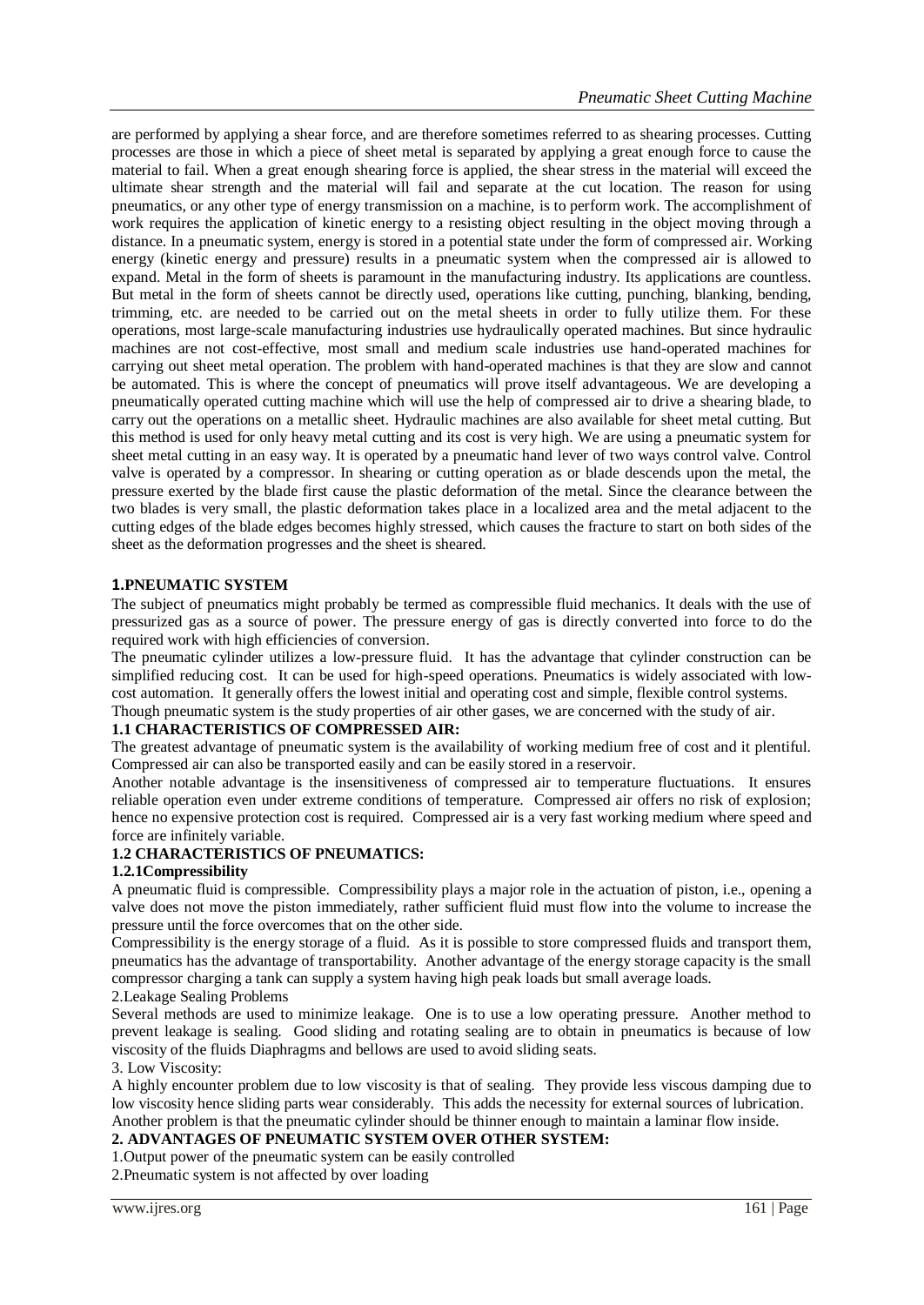3.The pneumatic system can be used at various working temperature

4.Air can be easily distributed through pipelines over very long distances

5.Pneumatic enables high working speeds

6. It is a maintenance free system

7.Pneumatic enables the application of force very gently which is not only beneficial to pneumatic components but also the equipment which they are installed.

8.The working fluid which is stored in the storage tank can be taken through number of lines which eliminates the use of individual power sources say electric motor and many other machine parts.

## **3.WORKING PRINCIPAL**

The pneumatic machine includes a table with support arms to hold the sheet, stops or guides to secure the sheet, upper and lower straight - edge blades, a gauging device to precisely position the sheet. The table also includes the two-way directional valve. The two-way directional valve is connected to the compressor. The compressor has a piston for a movable member. The piston is connected to a crankshaft, which is in turn connected to a prime mover (electric motor, internal combustion engine). At inlet and outlet ports, valves allow air to enter and exit the chamber. When the compressor is switched ON, the compressed air is flow to inlet of the pneumatic cylinder. The sheet is placed between the upper and the lower blade. The lower blade remains stationary while the upper blade is forced downward. The upper blade is slightly offset from the lower blade, approximately 5–10% of the sheet thickness. Also, the upper blade is usually angled so that the cut progresses from one end to the other, thus reducing the required force. After the material is cut, adjust the pneumatic hand lever to the mid position (i.e., normal position) and then the compressor is switched OFF. The following figure shows general layout for the machine.



**Fig 3 General Layout of Sheet Metal Cutting Machine** 

Through FRL unit air can be controlled. From the manifold a separate supply for the machine is taken out and given to initially the air-compressor is started and allowed the receiver tank air pressure to reach up to 8 bars. The supply air is then passed to the manifold ONOFF switch; so as to operate the machine at will without interrupting the running of compressor. Then the pipe carries compressed air first to machines Direction Control Valve. At position "A" shows the non-actuated circuit diagrams. At this position the piston is steady and locked. All ports are in closed condition at position "B", the DC valve is at left hand position as shown in figure. The cap end port & pressure port get connected to each other and the rod end port gets connected to the exhaust port. The compressed air comes in the cap end of the cylinder and pushes the pistons outwards.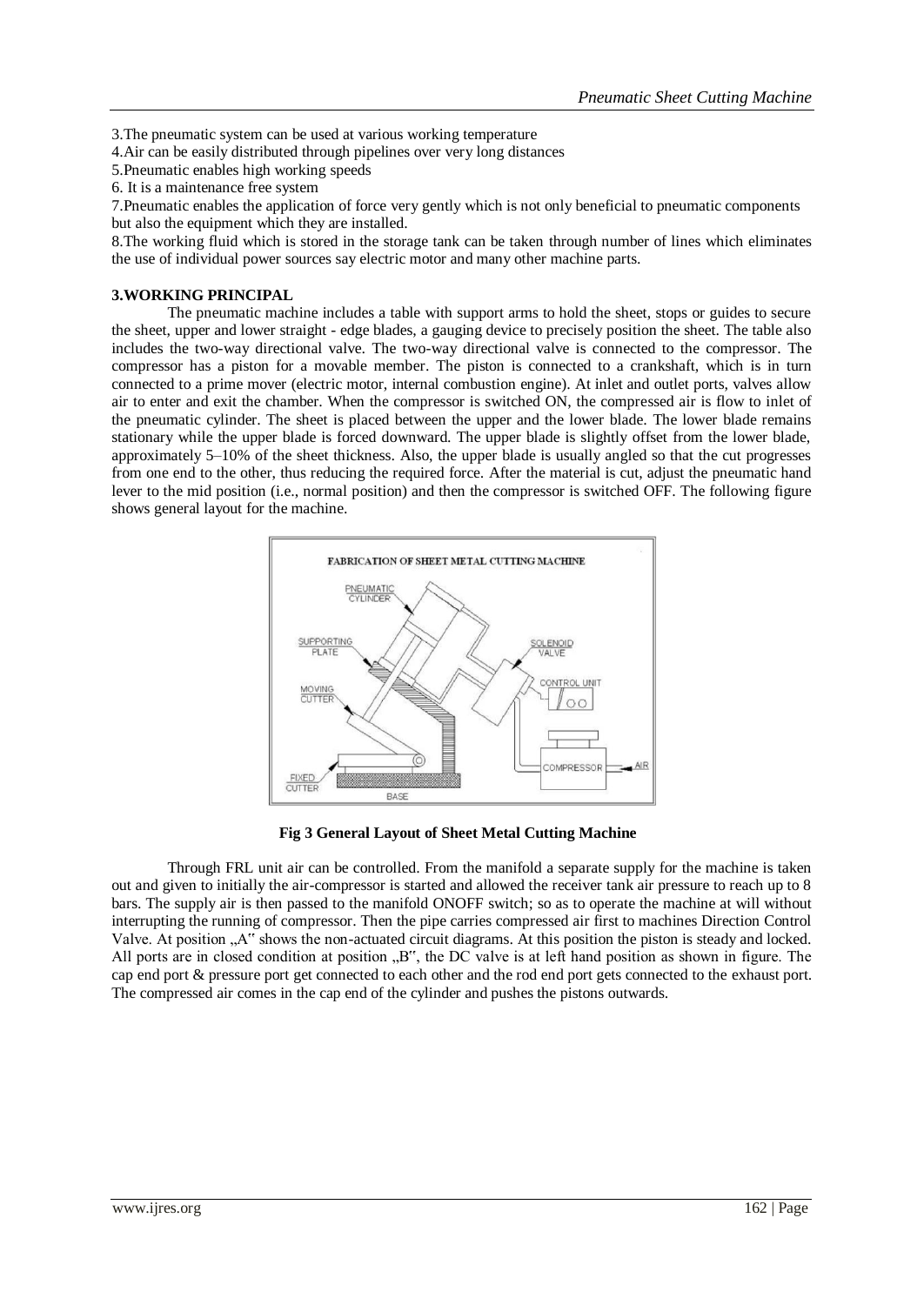

**Fig 3.1 Mechanism**



**Fig.3.2 working diagram**

The air already present in the rod end side is pushed out of the cylinder. When the piston moves outwards, the force is transmitted through the connecting link and the upper blade moves downwards. Before the actuating DC valve, the sheet is inserted in between the upper  $\&$  lower blades. As upper blade moves downwards, the stress is generated in the sheet metal and goes beyond ultimate shear stress of sheet metal. And thus, the shearing action takes place. Now the DC valve is operated to come at position "C", as shown in figure. The rod end port & pressure port get connected to each other and the cap end port gets connected to the exhaust port. The compressed air comes in the rod end of the cylinder and pushes the pistons inwards. The air already present in the cap end side is pushed out of the cylinder. sheet metal is either again inserted for further cutting in case of large pieces; the small cut pieces are removed and the next sheet is inserted to cut.

Shearing. As mentioned above, several cutting processes exist that utilize shearing force to cut sheet metal. However, the term "shearing" by itself refers to a specific cutting process that produces straight line cuts to separate a piece of sheet metal. Most commonly, shearing is used to cut a sheet parallel to an existing edge which is held square, but angled cuts can be made as well. For this reason, shearing is primarily used to cut sheet stock into smaller sizes in preparation for other processes. Shearing has the following capabilities. Sheet thickness: 0.005 – 0.25 inches Tolerance: 0.1 inches the shearing is performed on a shear machine, often called a squaring shear or power shear, that can be operated manually or by hydraulic, pneumatic, or electric power. A typical shear machine includes a table with support arms to hold the sheet, stops or guides to secure the sheet, upper and lower straight - edge blades, a gauging device to precisely position the sheet. The sheet is placed between the upper and the lower blade, which are then forced together against the sheet, cutting the material. In most devices, the lower blades remain stationary while the upper blade is forced downward. The upper blade is slightly offset from the lower blade, approximately 5 – 10% of the sheet thickness. Also, the upper blade is usually angled so that the cut progresses from one end to the other, thus reducing the required force. The knife edge and are available in different materials, such as low alloy steel and high carbon steel.

Pneumatic Transmission of Energy: The reason for using pneumatics, or any other type of energy transmission on a machine, is to perform work. The accomplishment of work requires the application of kinetic energy to a resisting object resulting in the object moving through a distance. In a pneumatic system, energy is stored in a potential state under the form of compressed air. Working energy (kinetic energy and pressure) results in a pneumatic system when the compressed air is allowed to expand. For example, a tank is charged to 100 PSIA with compressed air. When the valve at the tank outlets opened, the air inside the tank expands until the pressure inside the tank equals to atmospheric pressure. Air expansion takes the form of airflow. To perform